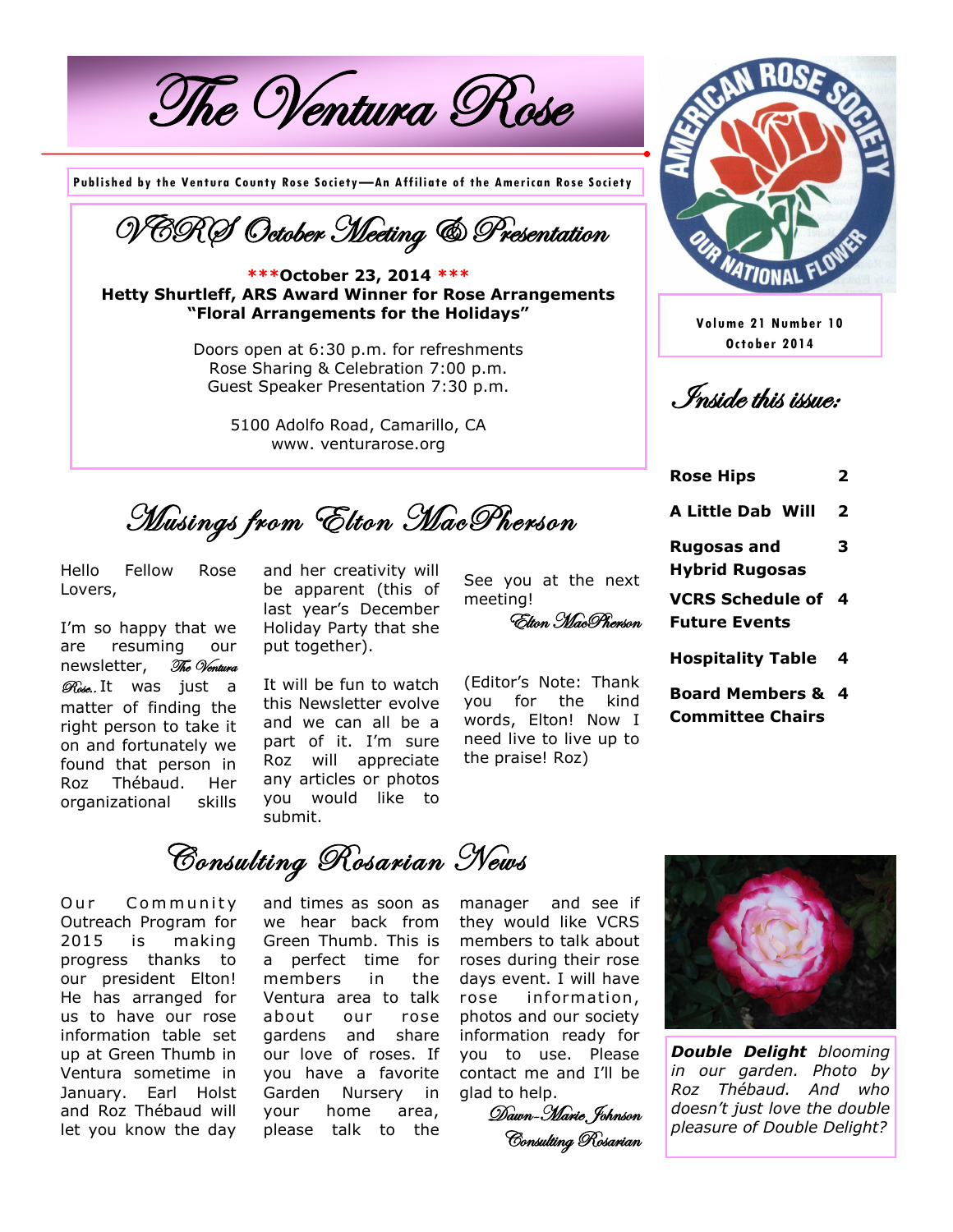

## Questions for Rosarians

**Question:** Is it better to keep rose hips on the bush or cut them off? What is their purpose?

**Answer:** In the fall, it is better to leave the hips on the bush. It tells the bush to stop making flowers that eventually, if fertilized, will make hips. Hips contain the rose seeds.

The job of flowers is to make seeds and encourage bees and insects to pollinate the flower so that the rose can reproduce.



Good News

won "The Honorable John this. I found it time Cecil Award for Open consuming and messy which he bred. The rose down the sides of the is available through canes. The following Burlington Rose Nursery years I tried a small Last May, the winners of the 2014 Biltmore International Rose Trials Competition were announced. Our very own dear Jim Delahanty Group" for his "**Pookah"**, a polyantha in California.

In the spring and summer, you want the flowers, so you cut the dead flowers to encourage more flowers. In November and December, we want the bush to get ready to pruning, so we leave the hips on unless you want flowers for Christmas in California. In that case, keep deadheading the roses.

Rose hips have lots of Vitamin C and are used in recipes and teas. Some people want the hips for

recipes and will leave the dead flowers on the bush to make hips. Not all roses make hips and some make large colorful hips useful in decorations. To use the hips for seeds, they need to h a v e c o l d temperatures and need to be kept in a refrigerator for several weeks before planting the seeds.

Janet Sklar, Rosarian and Master Gardener



*Rose Hips Photo from funflowerffacts.com*

How To Deal With Cane Borers

When you get ready to prune your roses this year, you may wish to try something easy and useful. I heard a lecture a few years ago by one of the staff at the Huntington Library Rose Gardens who said that she put white glue on the rose canes after she cut them to protect them from cane borers. Since I had many canes with holes in them which lead to die back, I decided to try as the bottle tip dripped white glue

bristle paint brush. This was cumbersome also since it took several strokes, but better than the drippy white glue bottles.

A few years ago, I came upon the easiest and fastest way to put white glue on canes! I bought some small inch foam brushes at Joann's or Michaels on sale for 10 cents each. I took a small margarine container or a cream cheese container with lid and poured some of the white glue in the container. (Buy white glue at the Dollar Store for cheap glue). After I pruned several

bushes, I put the foam brush in and just dabbed the tops of the canes with no mess or drips.

At the end of my pruning for the day I put the lid on the glue container and put the foam brush in a paper cup of water and both were ready for the next time I pruned. If the brush got hard – they are cheap enough to throw out. I have not had cane borers on my rose canes for several years. Be sure to brush on the white glue on a day or two days when rain is not expected so the glue can dry hard.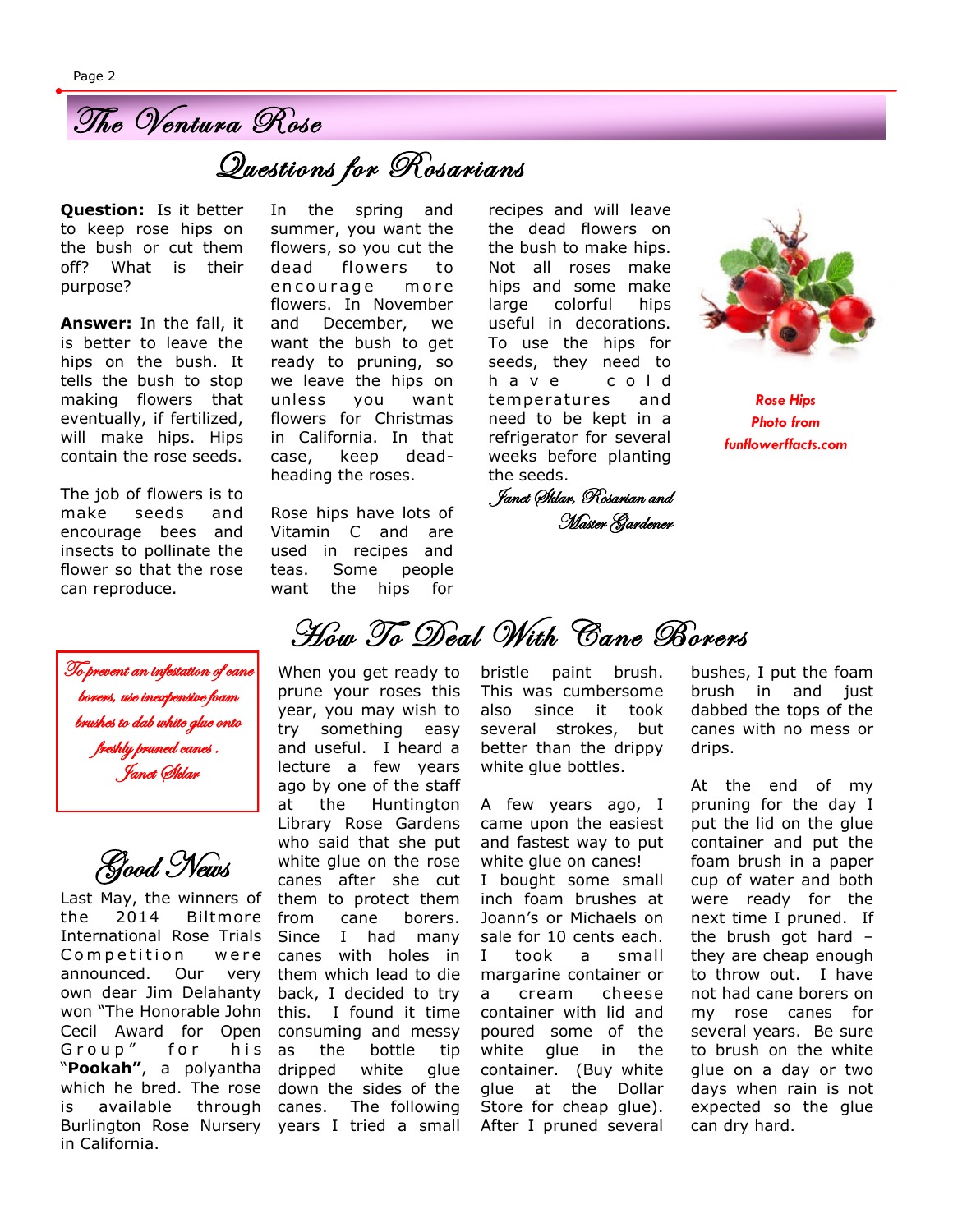

**'***Hansa' Rugosa Hybrid r o s e . P h o t o b y www.davesgarden.com*



*'F. J. Grootenhorst' Rugosa Hybrid. Photo by www.classicroses.co.uk*

*Continued:* garden, provide food for birds, and can be used to make an excellent tea loaded with Vitamin C. Because they need little mollycoddling, and are dependable bloomers, roses of the Rugosa family are popular subjects for landscape planting.

Crossbred with other varieties and types of roses, the Species Rugosas have given birth to a large family of roses known as *Hybrid Rugosas.* Unlike their Species forebears, the Hybrid Rugosas are considered by the ARS to be "Classic Shrub Roses". These include such garden stalwarts as *'Belle Poitevine', 'Blanc Double de Coubert',* 'F.J. *Grootendorst', 'Pink G r o o t e n d o r s t ' ,* 

roses of various types were known prior to 1867 (that being the year of introduction of the first Hybrid Tea Rose).

Rugosas and Hybrid Rugosas

This story is adapted from The Ventura Rose,

This month, we take a look at **Rugosas** and **Hybrid Rugosas.** Rugosas *are* Old Garden Roses and Hybrid Rugosas *are not* Old Garden Roses.

*Rosa rugosa*, a vigorous, thorny shrub rose, grows wild in

November 1997:

You will find the *R. rugosa* in the Genesis class at ARS rose shows. We see it most commonly in two forms: *R. rugosa alba* (from around 1870) produces white blooms; *R. rugosa rubra* or *R. rugosa atropurpurea*  (from Japan around 1796), produces deep crimson-purple or red blooms. Both produce large, single-petalled blooms with golden stamens. Both are fragrant, large bushy shrubs in the neighborhood of 7 feet x 5-6 feet in size. Both are among the few Species roses which repeat bloom, so you will find them at Fall shows, as well as Spring shows.

As a family, the *Rugosas* derive their

*'Hansa', 'Roserae de l'Hay'* and many more. *'Scabrosa'*, i n t r o d u c e d b y Harkness of England in 1960 is one of the newer members of the class, and one of its most decorative. It's five big, regal purple petals offset the royal gold stamens to perfection. Most Hybrid Rugosas have retained the good health and *(continued next page)*

name from the appearance of their foliage. The leaves of Rugosas are rather coarse-textured, with deep veins that give them a "ridged" or "rugose" appearance. As garden plants, they offer great coastal growing conditions. NEVER use sprays on Rugosas. Spray materials burn the leaves of these plants which are c o v e r e d w i t h microscopic "hairs." Instead wash them often with a garden hose and provide plenty of water, and they will show their colors as hardy, carefree garden roses. If left alone after blooming, the flowers are replaced by beautiful, glossy red hips which add their own touch of decoration to a

" *When weeding, the best way to make sure you are removing a weed and not a valuable plant is to pull on it. If it comes out of the ground easily, it is a valuable plant."*

*Author Unknown*